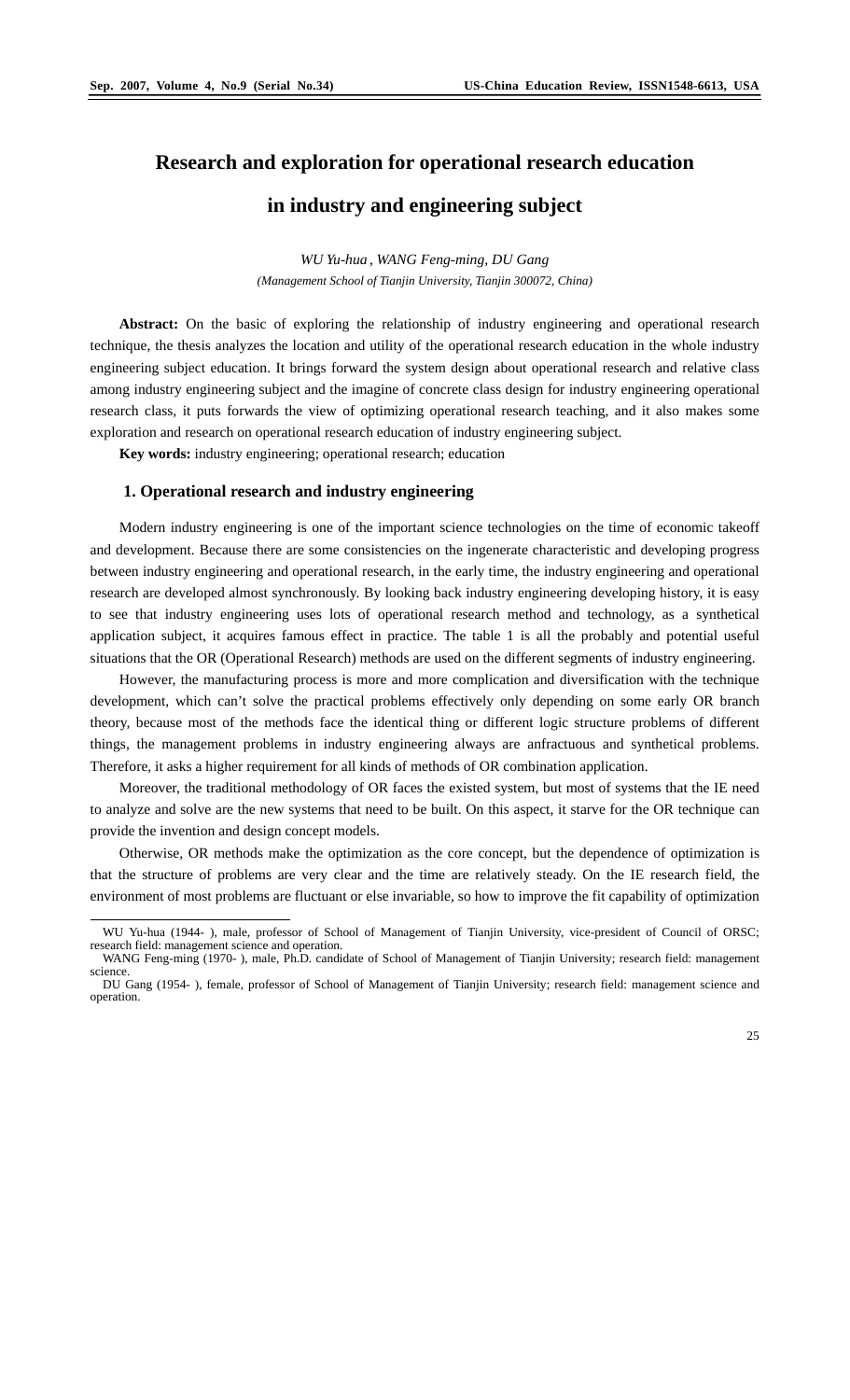idea of OR methods in the practice utilization, enlarge the utilization scope is a problem need to be solved.

| Module name                                | Function                                                                           | Problem example                                                                                                                                                                                           | Representative OR module and method                                                                                                                                                                                                                                                                    |
|--------------------------------------------|------------------------------------------------------------------------------------|-----------------------------------------------------------------------------------------------------------------------------------------------------------------------------------------------------------|--------------------------------------------------------------------------------------------------------------------------------------------------------------------------------------------------------------------------------------------------------------------------------------------------------|
| Demand management                          | administration                                                                     | Forecast sale order Forecast independent demand;<br>Make delay delivery time                                                                                                                              | Forecast module: time series;<br>Regression analysis: linear<br>regression<br>forecasting/multi regression;<br>Statistic: forecasting error                                                                                                                                                            |
| Inventory plan                             | Aggregate inventory<br>plan:<br>Discrete<br>inventory<br>plan                      | policy,<br>Make<br>inventory<br>confirm<br>capability,<br>stock<br>deduce storage;<br>Make<br>safety<br>sure<br>stock.<br>forecast inventory cost                                                         | Inventory control system;<br>Regression level measurement                                                                                                                                                                                                                                              |
| Production plan                            | Production plan;<br>Resource plan                                                  | Balance productivity;<br>Adjust produce capability                                                                                                                                                        | Mathematics<br>dynamic<br>programming,<br>programming, linear programming;<br>Simulation: bottle-neck simulation;<br>Heuristic<br>arithmetic<br>&VIM:<br>game<br>theory/equilibrium theory/mixed strategy                                                                                              |
| production schedule;<br>Master<br>schedule | Master<br>production<br>Rough-cut<br>capacity<br>planning                          | Confirm produce cost and<br>time,<br>distinguish<br>produce<br>make up what production with<br>what order                                                                                                 | bottle-neck working procedure, Heuristic arithmetic: bathe control                                                                                                                                                                                                                                     |
| Requirement planning                       | Material requirement Confirm<br>planning;<br>Capacity<br>requirements<br>planning  | demand<br>unit<br>(dependent/independent<br>demand);<br>Distinguish<br>bottle-neck<br>procedure                                                                                                           | Mathematics<br>programming:<br>bathe<br>optimizing;<br>Statistic and probability theory: safety<br>stock;<br>Inventory<br>control:<br>dependent<br>and<br>independent demand inventory module                                                                                                          |
| Production<br>control                      | Charge scheduling;<br>activity Send order;<br>Process layout;<br>Production report | Analysis bottle-neck, balance arrangement;<br>production capability;<br>Transmit order on time;<br>Abide by delivery time, deal schedule, capacity, value;<br>scarcity;<br>Rapidly, correctly supply data | Mathematic programming: optimal process<br>Simulation: bottle-neck simulation;<br>Queue theory & random process: ahead of<br>with the problem of production Heuristic arithmetic: Johnson's rule;<br>VIM: charge, process arrange, sequencing,<br>bathe control:<br>AI&ES: process arrange, sequencing |
| Purchase                                   | Send order;<br>Check<br>and<br>goods;<br>Stock goods;                              | Ensure provide the material<br>accept continuously;<br>Zero defects:<br>Stocks, order quantity point                                                                                                      | Mathematic<br>programming, price-break<br>order quantity, statistic, sampling, control<br>picture, inventory control, control system                                                                                                                                                                   |
| Performance evaluation                     | Order situation;<br>Resource situation;<br>Material situation;                     | Multi-delivery times;<br>produce<br>capability<br>Raise<br>utilize rate;<br>Deduce bottle-neck loop;<br>Modify safety stock;<br>WIP, raise stock velocity                                                 | Net-work technology;<br>Inventory control, making safety stock                                                                                                                                                                                                                                         |

**Table 1 IE problems and OR methods**

According to the description of the main content of IE and the research object of OR, it is easy to see that IE, as a man-machine synthetic system, need the OR technique more and more, especially with the development of IT, the trend must be deepened. As a result, in cultivating the students of IE subject, how to make OR education had become the problems that must be explored and researched.

OR education occupies important location in the IE education all the time. On the one hand, IE subject is always an important subject in the management; on the other hands, OR class is always the required course of every management subjects of postgraduate students (including MBA). The main utilization of the OR education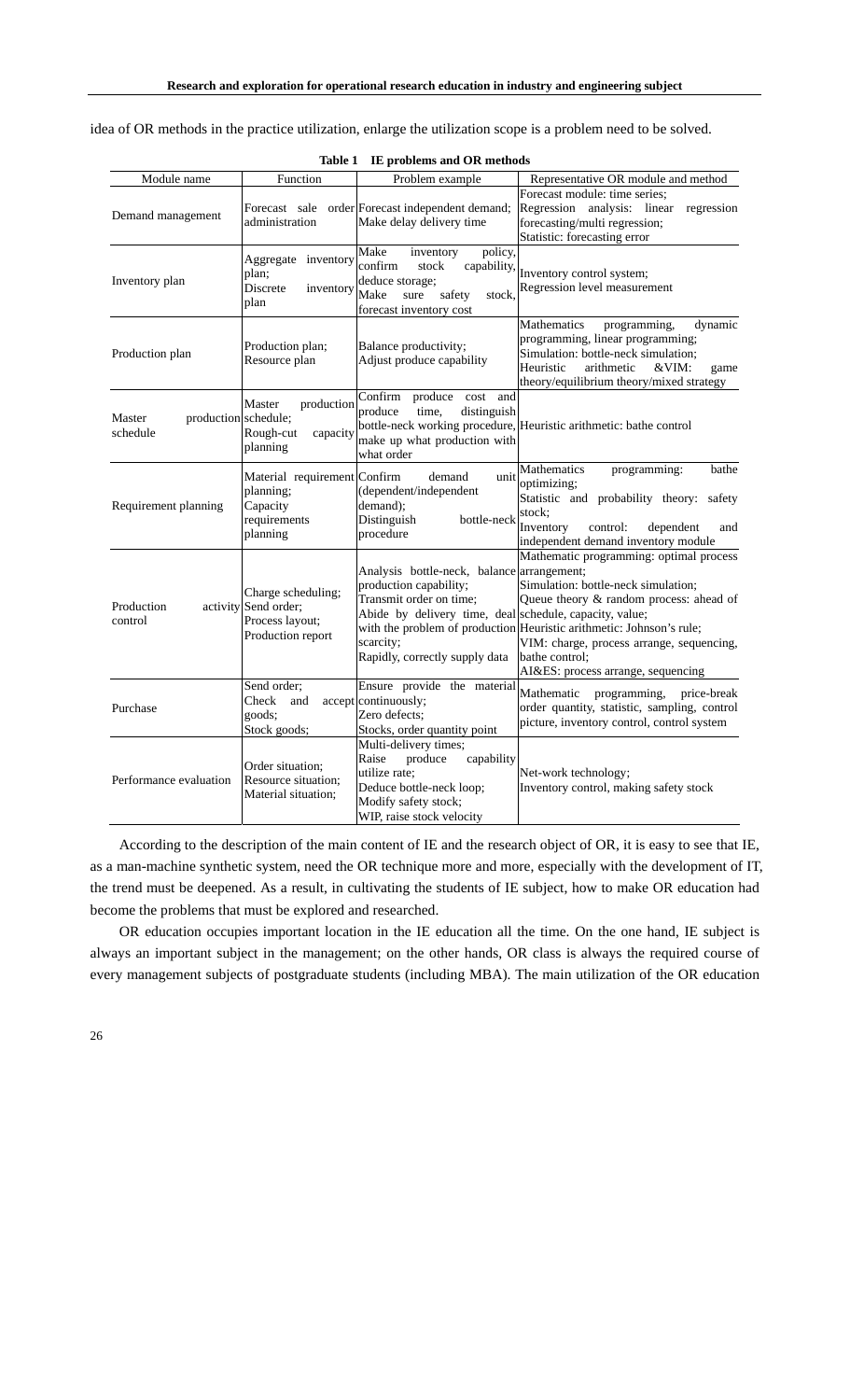in the whole IE education embodies: (1) supply a necessary basic to study other economic and management courses; (2) supply the science quantity tools for management decision; (3) cultivate the student through mode and learn capability of whole optimization; (4) supply important basic to make higher management science research.

# **2. Exploration for design of OR teaching in IE**

### **2.1 Courses body design relatively with OR in IE**

The main courses relative with OR are mathematic basic and economic quantity analysis courses, usually, we call them "management mathematic courses", and regard them as a system to design optimizing wholly. The basic thought is "training aim, knowledge structure required, courses required", the thought scope begin from undergraduate stage, at the same time we think about the level of the courses in the science technique system. The design thought shows in details as Table 2 and Table 3:

| тате 2<br>Design mought of management mathematics courses system |                                          |                                        |                                                                             |  |  |
|------------------------------------------------------------------|------------------------------------------|----------------------------------------|-----------------------------------------------------------------------------|--|--|
| Training aim                                                     | Capability required                      | $\rightarrow$ Knowledge required       | Courses required                                                            |  |  |
| Mathematic<br>knowledge<br>and                                   | abstract thought<br>practice application | basic<br>mathematic<br>theory          | ·basic:<br>undergraduate<br>stage<br>courses.<br>graduate stage courses     |  |  |
| ability required as<br>an eligible IE talent                     | learn other                              | analysis<br><i>equantity</i><br>method | major basic:<br>undergraduate<br>stage<br>courses.<br>graduate stage course |  |  |

**Table 2 Design thought of management mathematics courses system** 

|  | Table 3 Level of management mathematic courses in the science technique system |
|--|--------------------------------------------------------------------------------|
|--|--------------------------------------------------------------------------------|

| Level of science<br>technique system                | $\blacktriangleright$ Philosophy | Basic science                                                                                                                                                                 | Technique science                                                                                                                                                              |
|-----------------------------------------------------|----------------------------------|-------------------------------------------------------------------------------------------------------------------------------------------------------------------------------|--------------------------------------------------------------------------------------------------------------------------------------------------------------------------------|
| Management<br>mathematic courses<br>and their level |                                  | Basic courses:<br>Undergraduate<br>Advanced mathematic<br>linear algebra<br>probability theory<br>$\cdot\cdot\cdot$<br>Graduate<br>management mathematic<br>basic<br>$\cdots$ | Major basic courses:<br>Undergraduate<br>-OR<br>application statistic<br>$\cdots$<br>Graduate<br>advanced OR<br>·advanced application statistic<br>System analysis<br>$\cdots$ |

The strongpoint of the whole thought is very clear: (1) It is easy to see what knowledge level had been improved from undergraduate stage to graduate stage, the degree of improve weather or not up to the requirement. (2) It is easy to see if the course of undergraduate and graduate repeat, if they repeat, then we can check the detail content, if the courses make students study repeatedly. (3) It is easy to check the advanced and reasonable and condense of whole courses system content. (4)It is easy for macro-scope to control and improve.

# **2.2 The OR courses design in IE subject**

For most years of teaching practice up to now, we brought forward an OR courses system with all kinds of different content and period and multi-series for undergraduate, graduate and doctor students of IE subject in Table 4.

These courses are different not only on periods and names, but also on content, and have strong pertinence. According to the IE subject students' character that they are strong on mathematic basic, but weak on economic management knowledge, so in the teaching, firstly we make it clear that OR, as the main methods of management sciences, is how to solve practice problems of management. Then according to the engineering students who have strong understanding ability and their subject background, we quicken the teaching schedule properly, on the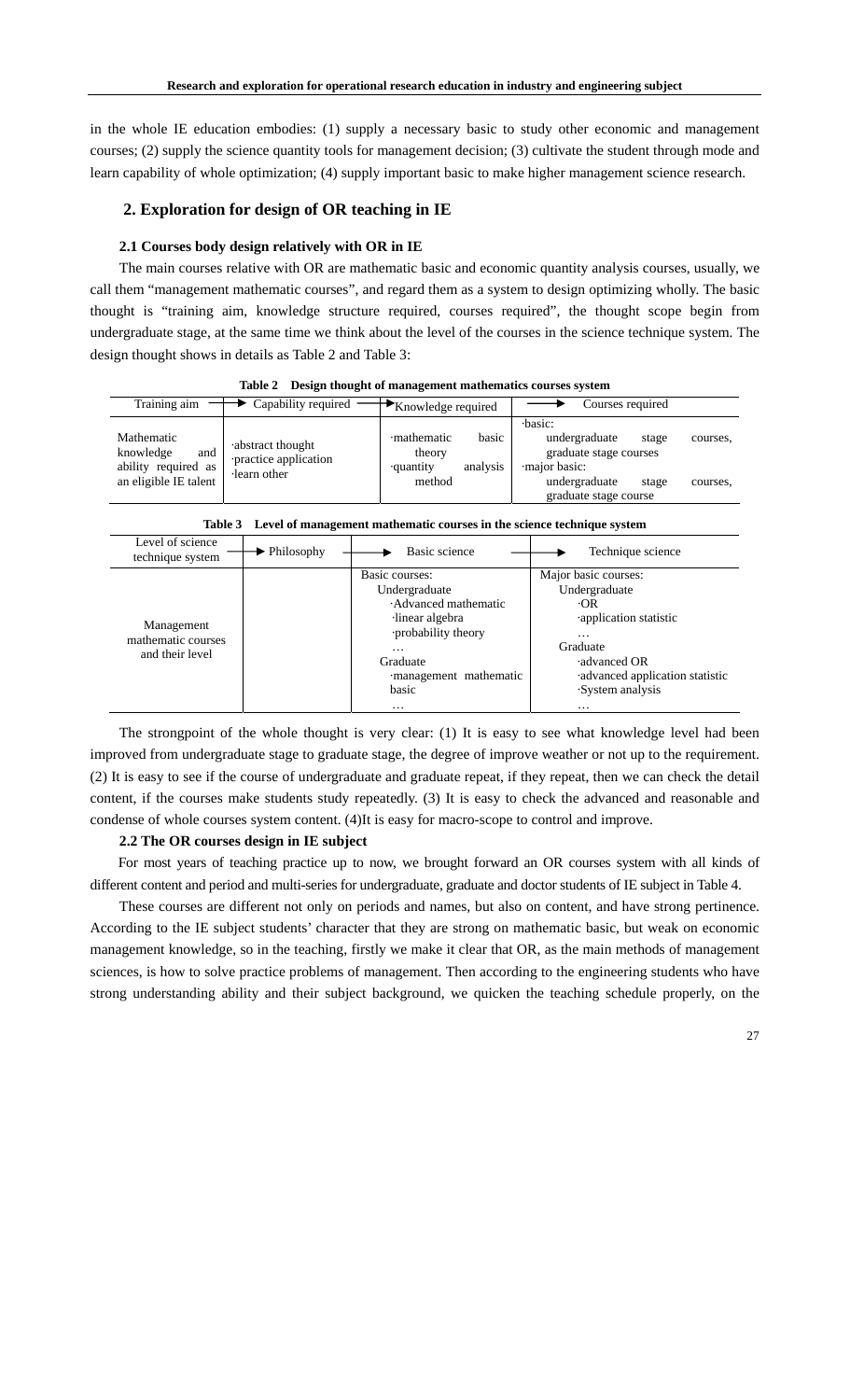| Level        | Course name                                             | Course object                                            | Course<br>character | Period | Main content                                   |  |
|--------------|---------------------------------------------------------|----------------------------------------------------------|---------------------|--------|------------------------------------------------|--|
| Postgraduate | OR I                                                    | Undergraduate student of IE                              | Required course     | 64     | Determinate part in OR                         |  |
|              | OR II                                                   | Undergraduate student of IE                              | Required course     | 32     | Random part in OR                              |  |
|              | <b>OR</b>                                               | Double degree student of IE                              | Required course     | 48     | Determinate and random<br>conspectus in OR     |  |
| Graduate     | OR A                                                    | Graduate student of IE and<br>other part administrations | Degree course       | 40     | Determinate part in OR                         |  |
|              | OR B                                                    | Graduate student of other<br>part administrations        | Degree course       | 40     | Higher determinate part<br>in OR               |  |
|              | Random OR                                               | IE graduate student                                      | Elective course     | 30     | Random part in OR                              |  |
|              | Multi-object<br>decision and<br>synthetic<br>evaluation | IE graduate student                                      | Elective course     | 40     | Multi-objects decision<br>and evaluation in OR |  |
| Doctor       | Quantity method<br>of management                        | IE doctor student                                        | Required course     | 30     | Partly quality method in<br>OR.                |  |
|              | Game theory and<br>information<br>economics             | IE doctor student                                        | Elective course     | 30     | Game theory in OR                              |  |

content, we try to embody OR's management practice application in the IE subject.

#### **Table 4 Design of the main OR course in IE subject**

#### **2.3 The whole optimization of graduate degree course and graduate teaching in OR**

As a degree course of IE subject, OR had been taught for many years. With the teaching scope of graduate education enlarges recent years, a problem stands out day by day, is that the student graduating from management subject had studied the course, but OR is a required course for them on graduate stage, so most of content is studied repeatedly.

To solve the problem, we advise to adjust the OR teaching content of graduate and undergraduate, changing the graduate degree course OR to OR A and OR B, the period of A is the same as the primary OR. OR A will be taught to the students who didn't study OR. OR B will be taught to the students who had studied OR, it will teach the advanced content of OR. The content of A and B is different, and students can choose one of the courses according to their own situation, some students with more ability can elect one course and audit the other course.

The content of two courses will be considered fully about the join and improve of "OR" teaching of undergraduate stage. It not only avoids the repeated study, but also provides more study chance for students.

The key of course reform is the choice and teaching of "OR B" course's content. Because "OR A" is just like the original "OR", which has successful teaching experience for many years, but "OR B" is a new course, the teaching objects are the students who had learned "OR" in the undergraduate stage. For example, the undergraduate students of management school in Tianjin University had studied OR for 96 periods in two semesters, they had fully understood basic content of "OR". Moreover, most of graduate students are excellent students in undergraduate stage, many of them joined OR test in the graduate entrance test, they had deeply understanding about OR, so what matter to teach them and how to teach, will attract them and make them feel having gain is a big problem.

We think that the rules should be hold on choosing teaching content about: (1) the content is that they didn't learned on undergraduate stage; (2) the content belongs to the important branch of OR main content; (3) the content is the active branch recently in OR field; (4) the content is the branch that has important practice application background in economic management field.